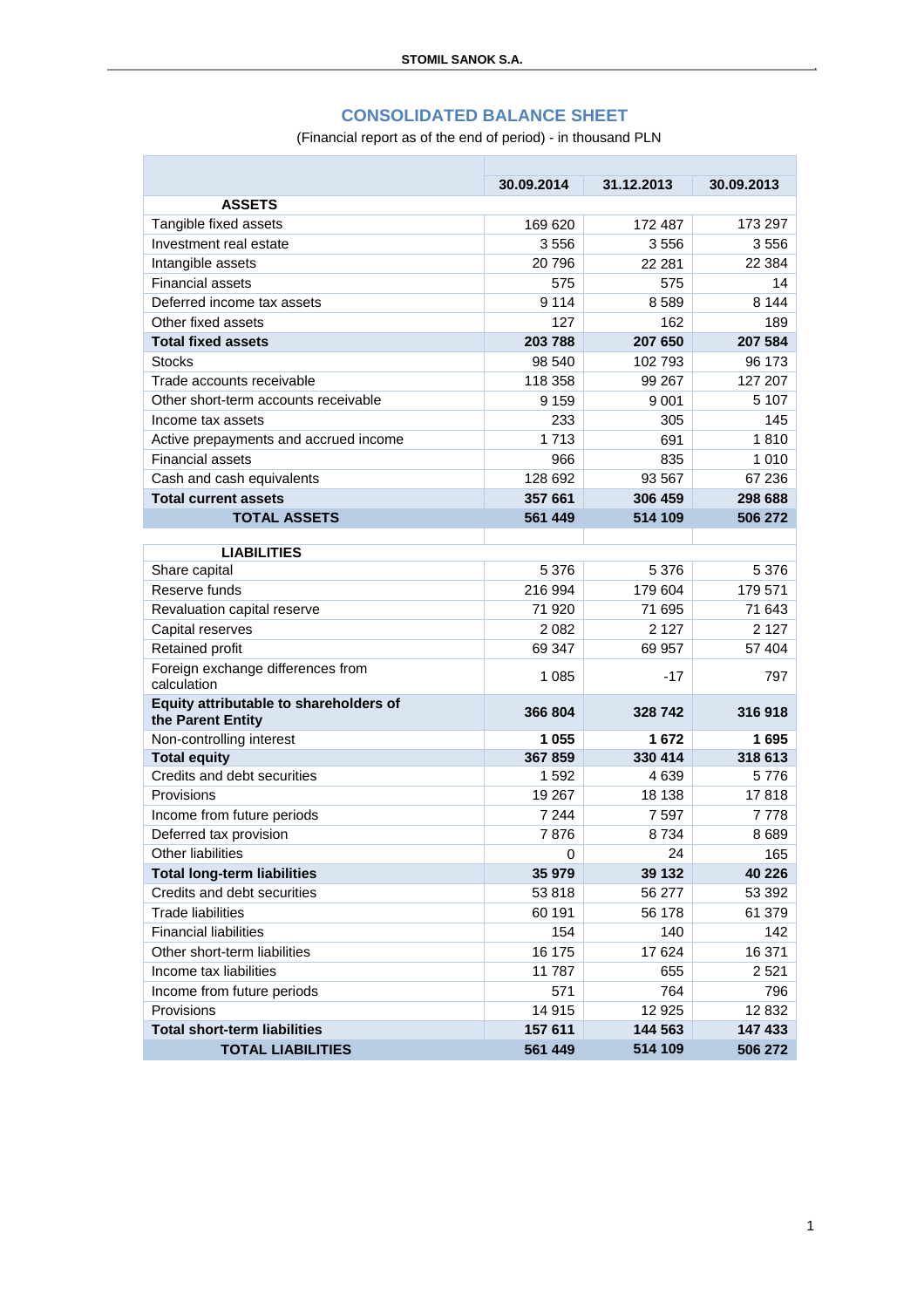|                                                             |                          |                          | in thousand PLN          |                          |
|-------------------------------------------------------------|--------------------------|--------------------------|--------------------------|--------------------------|
|                                                             | 01.07.2014<br>30.09.2014 | 01.01.2014<br>30.09.2014 | 01.07.2013<br>30.09.2013 | 01.01.2013<br>30.09.2013 |
| Sales revenue                                               | 195 173                  | 557 082                  | 202 153                  | 550 652                  |
| Cost of sales                                               | 140 967                  | 417 008                  | 151 659                  | 430 185                  |
| <b>Gross profit on sales</b>                                | 54 206                   | 140 074                  | 50 494                   | 120 467                  |
| Selling cost                                                | 8 1 4 7                  | 23 001                   | 7828                     | 23 361                   |
| General and administrative expenses                         | 9838                     | 27 703                   | 7740                     | 25 339                   |
| <b>Core business result</b>                                 | 36 221                   | 89 370                   | 34 926                   | 71 767                   |
| Other operating income                                      | 513                      | 2 1 2 9                  | 604                      | 2489                     |
| Other operating expenses                                    | 302                      | 2735                     | 537                      | 1413                     |
| <b>Operating result</b>                                     | 36 432                   | 88764                    | 34 993                   | 72843                    |
| Financial income                                            | 706                      | 2981                     | $-407$                   | 1 0 3 0                  |
| <b>Financial expenses</b>                                   | 910                      | 3 2 9 4                  | 378                      | 2 3 1 8                  |
| Result of hyperinflation                                    | 328                      | 483                      | 84                       | 315                      |
| Pre-tax profit                                              | 36 556                   | 88 934                   | 34 292                   | 71 870                   |
| Income tax                                                  | 7 0 8 4                  | 18 0 20                  | 6562                     | 14 599                   |
| of witch                                                    |                          |                          |                          |                          |
| current                                                     | 7 190                    | 19 152                   | 7015                     | 15 604                   |
| deferred                                                    | $-106$                   | $-1132$                  | $-453$                   | $-1005$                  |
| Net profit                                                  | 29 472                   | 70 914                   | 27 730                   | 57 271                   |
|                                                             |                          |                          |                          |                          |
| attributable to shareholders of the<br><b>Parent Entity</b> | 29 376                   | 70857                    | 27 567                   | 56 595                   |
| attributable to non-controlling interest                    | 96                       | 57                       | 163                      | 676                      |
|                                                             |                          |                          |                          |                          |
| Weighted-average number of shares                           |                          | 26 881 922               |                          | 26 614 975               |
| Earnings per share<br>Weighted-average diluted number of    |                          | 2,64                     |                          | 2,13                     |
| shares                                                      |                          | 26 881 922               |                          | 26 881 922               |
| Diluted earnings per share                                  |                          | 2,64                     |                          | 2,11                     |
|                                                             |                          |                          |                          |                          |
| Revenue from sales of products                              | 175 178                  | 502 709                  | 180 680                  | 483 069                  |
| Revenue from sales of goods and<br>materials                | 14 994                   | 46 661                   | 16 061                   | 52 372                   |
| Other revenues                                              | 5 0 0 1                  | 7712                     | 5412                     | 15 211                   |
| <b>Total sales revenue including</b>                        | 195 173                  | 557 082                  | 202 153                  | 550 652                  |
| of witch<br>revenue generated locally                       | 70844                    | 205 695                  | 58 946                   | 193 010                  |
| revenues from foreign contractors                           | 124 329                  | 351 387                  | 143 207                  | 357 642                  |
|                                                             |                          |                          |                          |                          |

# **CONSOLIDATED PROFIT AND LOSS ACCOUNT**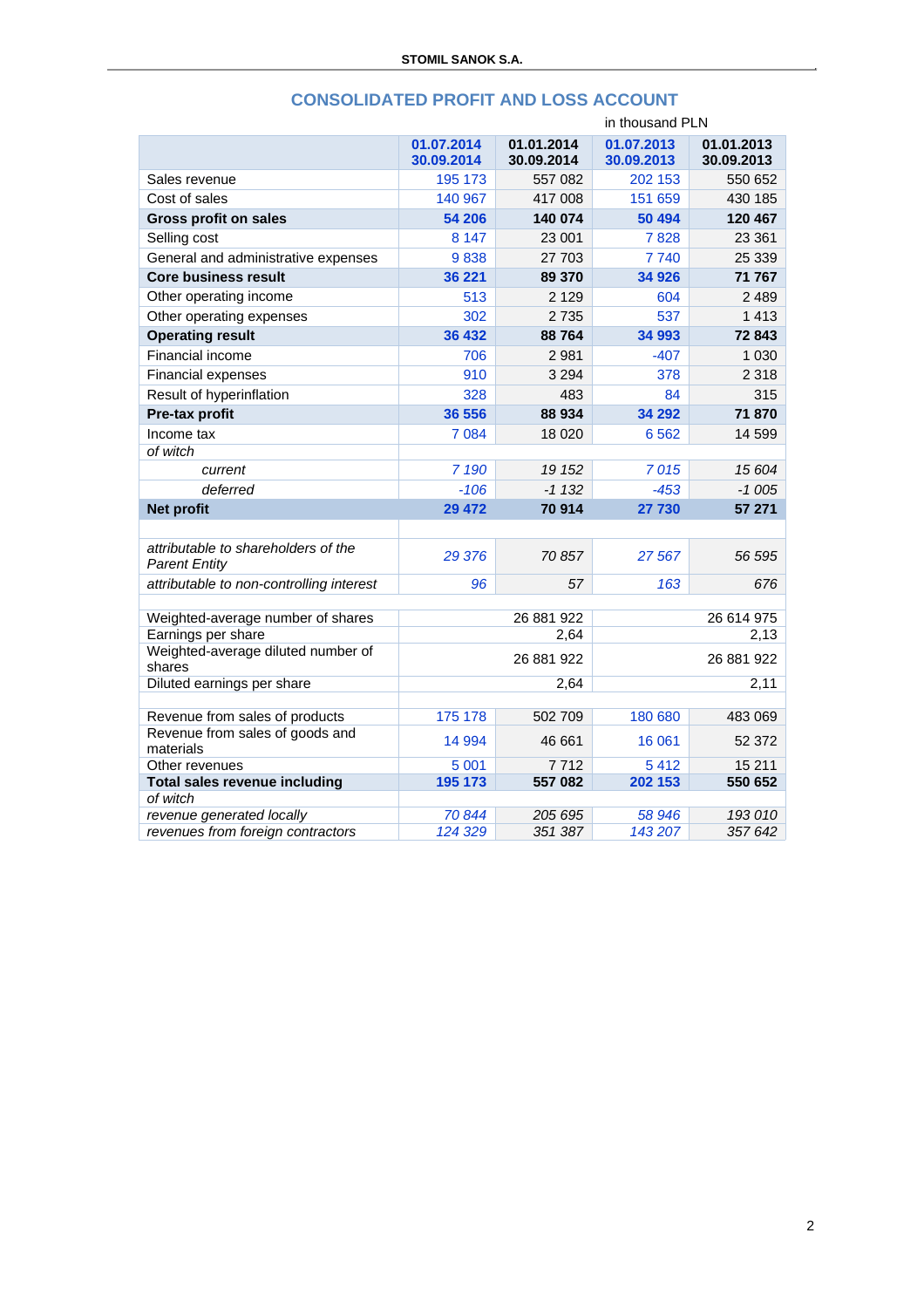| in thousand PLN                                                     |          |          |
|---------------------------------------------------------------------|----------|----------|
| For the period from 01.01 to 30.09                                  |          |          |
|                                                                     | 2014     | 2013     |
| <b>Net profit</b>                                                   | 70 857   | 56 595   |
| Total adjustments:                                                  | 28710    | 19676    |
| Profit attributable to the non-controlling shareholders<br>$\equiv$ | 57       | 676      |
| Depreciation<br>-                                                   | 26 739   | 26 447   |
| Net foreign exchange (gains) losses<br>$\equiv$                     | -80      | 1 104    |
| Net interest and dividends<br>$\equiv$                              | 710      | 860      |
| Income tax on profit before taxation<br>$\equiv$                    | 19 152   | 15 604   |
| (Gains) losses from investing activities                            | $-1856$  | $-1602$  |
| Change in provisions                                                | 2 2 6 1  | 3728     |
| Change in stocks<br>$\qquad \qquad -$                               | 4253     | 13 955   |
| Change in accounts receivable<br>÷                                  | $-17013$ | $-30868$ |
| Change in liabilities<br>$\equiv$                                   | 5 1 1 6  | 6731     |
| Change in active prepayments and accrued income<br>$\equiv$         | $-2058$  | $-2603$  |
| Other adjustments<br>$\equiv$                                       | -503     | $-1132$  |
| Income tax paid                                                     | $-8068$  | $-13224$ |
| Net cash from operating activities                                  | 99 567   | 76 271   |
| Income from sales of tangible and intangible fixed<br>assets        | 7816     | 15 600   |
| Acquisition of tangible and intangible fixed assets                 | $-26665$ | $-22052$ |
| Income from financial assets                                        | $\Omega$ | 108      |
| Dividend paid to minority shareholders                              | $-640$   | $-965$   |
| Other                                                               | $-4713$  | $-2128$  |
| Net cash from investing activities                                  | $-24222$ | $-9437$  |
| Proceeds from credits taken                                         | 1726     | 13 090   |
| Issue of debt securities / shares                                   | 0        | 3832     |
| Repayment of credits                                                | $-7238$  | $-956$   |
| Exchange differences                                                | 245      | $-988$   |
| Interest paid                                                       | $-703$   | $-860$   |
| Dividend paid to shareholders                                       | $-34091$ | -30 882  |
| Other                                                               | -94      | 5        |
| Net cash from financing activities                                  | -40 155  | $-16759$ |
| Change in cash                                                      | 35 190   | 50 075   |
| Change in cash resulting from foreign exchange<br>differences       | -65      | -15      |
| Cash at beginning of period                                         | 93 567   | 17 176   |
| Change in net cash                                                  | 35 125   | 50 060   |
| Cash at end of period                                               | 128 692  | 67 236   |
| including restricted cash                                           | 851      | 751      |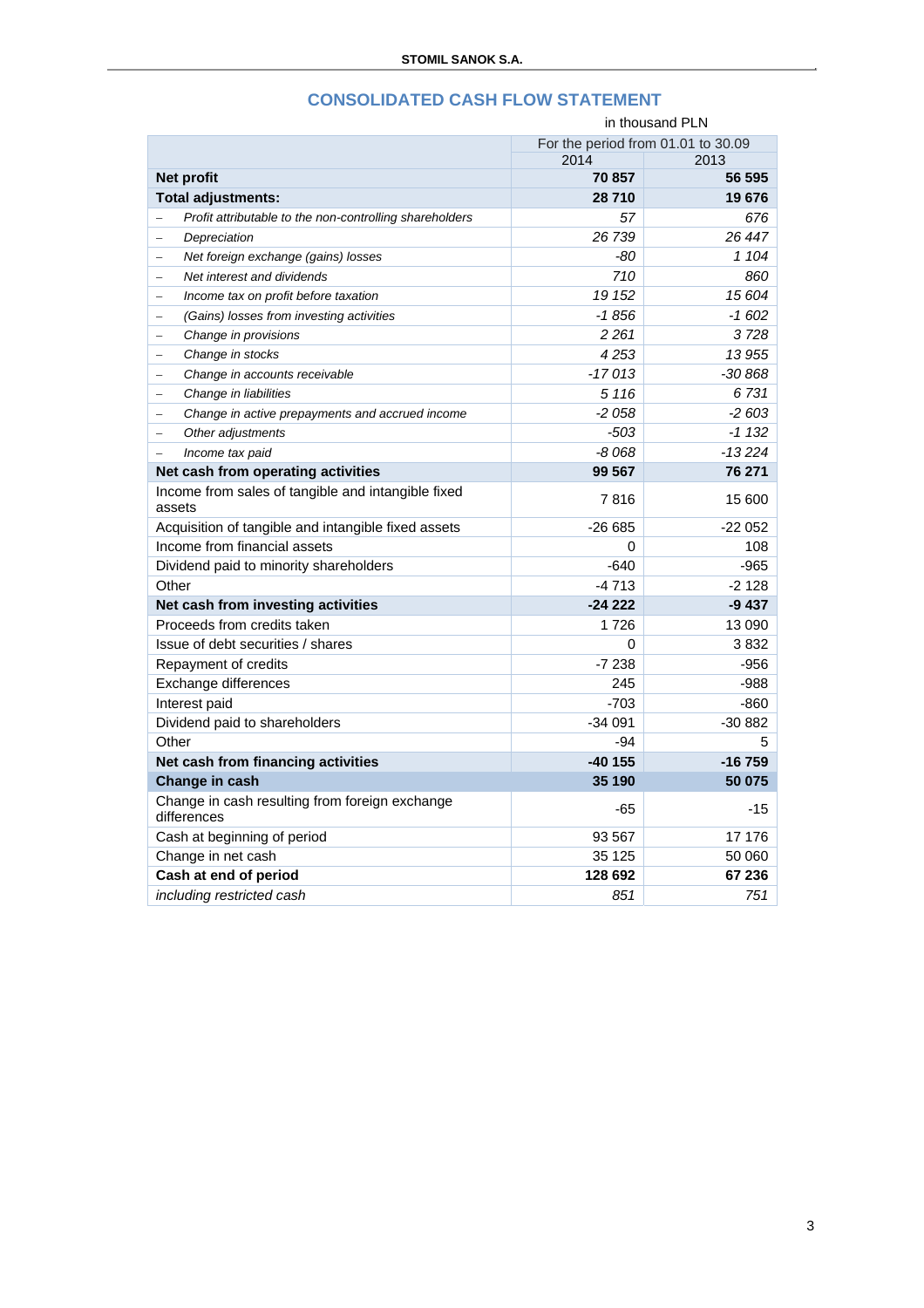# **BALANCE SHEET OF STOMIL SANOK SA**

(Financial report as of the end of period) - in thousand PLN

|                                       | 30.09.2014 | 31.12.2013 | 30.09.2013 |
|---------------------------------------|------------|------------|------------|
| <b>ASSETS</b>                         |            |            |            |
| Tangible fixed assets                 | 128 870    | 133 211    | 133 013    |
| Investment real estate                | 109        | 109        | 109        |
| Intangible assets                     | 20 084     | 21 4 6 8   | 21 552     |
| <b>Financial assets</b>               | 34 443     | 33 569     | 31 638     |
| Deferred income tax assets            | 7 209      | 6775       | 6 2 8 8    |
| Other fixed assets                    | 127        | 162        | 190        |
| <b>Total fixed assets</b>             | 190 842    | 195 294    | 192790     |
| <b>Stocks</b>                         | 64 808     | 67 607     | 59 201     |
| Trade accounts receivable             | 110 558    | 92746      | 121 368    |
| Other short-term accounts receivable  | 6 3 4 7    | 7665       | 3843       |
| Active prepayments and accrued income | 1 0 3 3    | 506        | 1 0 4 1    |
| <b>Financial assets</b>               | 168        | 0          | 41         |
| Cash and cash equivalents             | 124 498    | 87 121     | 62 514     |
| <b>Total current assets</b>           | 307 412    | 255 645    | 248 008    |
| <b>TOTAL ASSETS</b>                   | 498 254    | 450 939    | 440798     |
|                                       |            |            |            |
| <b>LIABILITIES</b>                    |            |            |            |
| Share capital                         | 5 3 7 6    | 5 3 7 6    | 5 3 7 6    |
| Reserve funds                         | 202 207    | 168 096    | 168 063    |
| Revaluation capital reserve           | 67 453     | 67 231     | 67 181     |
| Retained profit                       | 69 706     | 68 225     | 54 350     |
| <b>Total shareholders' equity</b>     | 344 742    | 308 928    | 294 970    |
| Provisions                            | 15 662     | 14758      | 14 555     |
| Income from future periods            | 7 203      | 7 5 5 4    | 7730       |
| Deferred tax provision                | 6 183      | 6985       | 6879       |
| <b>Total long-term liabilities</b>    | 29 048     | 29 29 7    | 29 164     |
| Credits and debt securities           | 41 704     | 47 487     | 45 786     |
| <b>Trade liabilities</b>              | 47 807     | 41786      | 48 229     |
| <b>Financial liabilities</b>          | 11         | 0          | 99         |
| Other short-term liabilities          | 8851       | 10 015     | 7588       |
| Income tax liabilities                | 11 689     | 617        | 2 2 9 9    |
| Income from future periods            | 527        | 745        | 768        |
| Provisions                            | 13875      | 12 064     | 11 895     |
| <b>Total short-term liabilities</b>   | 124 464    | 112714     | 116 664    |
| <b>TOTAL LIABILITIES</b>              | 498 254    | 450 939    | 440798     |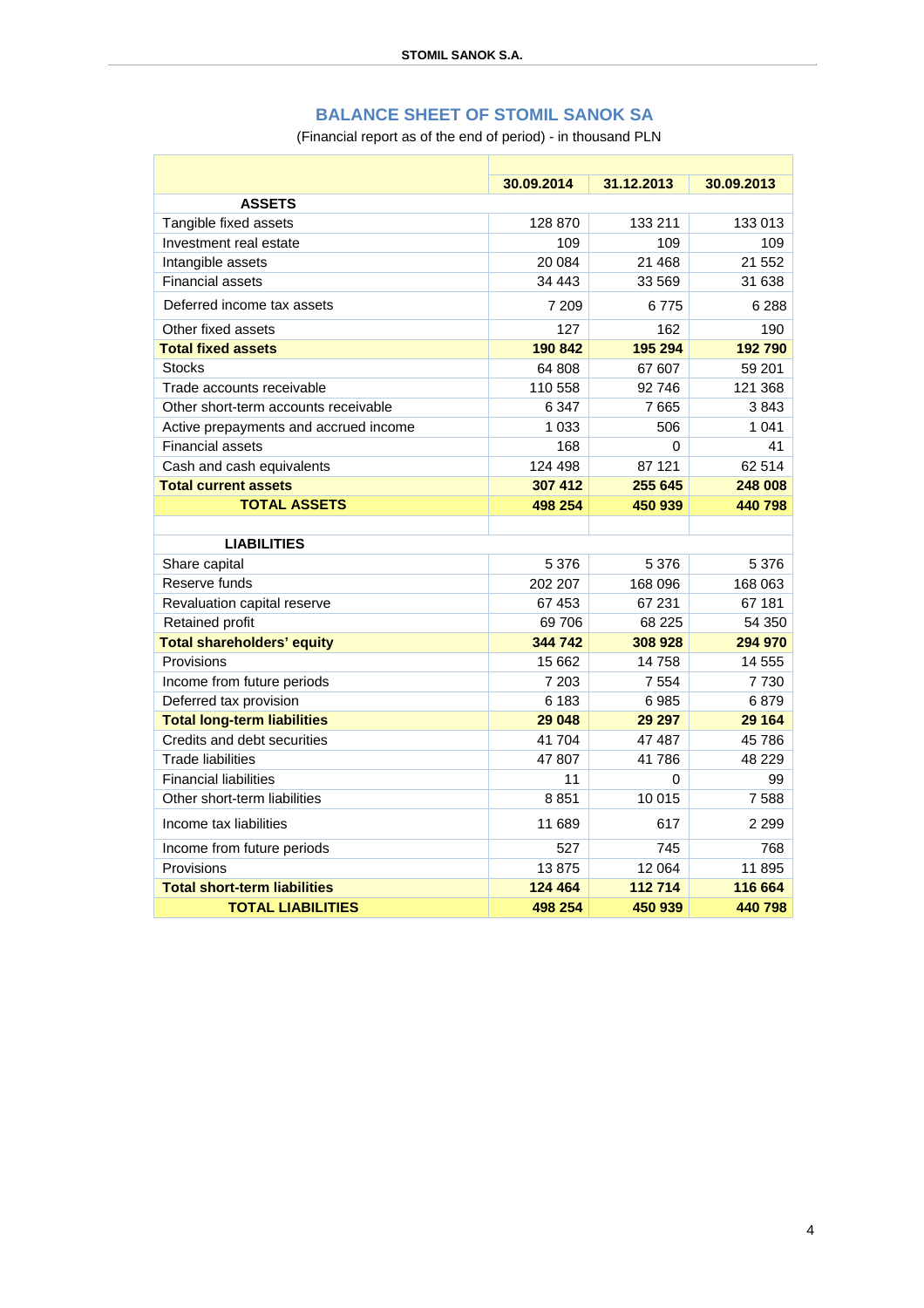|                                              | 01.07.2014<br>30.09.2014 | 01.01.2014<br>30.09.2014 | 01.07.2013<br>30.09.2013 | 01.01.2013<br>30.09.2013 |
|----------------------------------------------|--------------------------|--------------------------|--------------------------|--------------------------|
| Sales revenue                                | 161 705                  | 462 755                  | 164 782                  | 446 509                  |
| Cost of sales                                | 117 262                  | 347 961                  | 125 539                  | 353 449                  |
| <b>Gross profit on sales</b>                 | 44 4 43                  | 114 794                  | 39 243                   | 93 060                   |
| Selling cost                                 | 4 6 3 3                  | 12709                    | 4 2 4 9                  | 12 618                   |
| General and administrative expenses          | 7 0 7 3                  | 19 385                   | 4 9 9 4                  | 16 809                   |
| <b>Core business result</b>                  | 32737                    | 82700                    | 30 000                   | 63 633                   |
| Other operating income                       | 212                      | 1576                     | 509                      | 1713                     |
| Other operating expenses                     | 186                      | 2 1 7 1                  | 333                      | 949                      |
| <b>Operating result</b>                      | 32763                    | 82 105                   | 30 176                   | 64 397                   |
| Financial income                             | 609                      | 4 9 8 5                  | $-237$                   | 4 1 9 2                  |
| Financial expenses                           | $-85$                    | 385                      | $-631$                   | 1 0 2 8                  |
| Pre-tax profit                               | 33 457                   | 86 705                   | 30 570                   | 67 561                   |
| Income tax                                   | 6 5 8 4                  | 16 999                   | 5969                     | 13 217                   |
| of witch                                     |                          |                          |                          |                          |
| current                                      | 6 6 9 5                  | 17987                    | 6 3 5 1                  | 14 2 5 8                 |
| deferred                                     | $-111$                   | $-988$                   | $-382$                   | $-1041$                  |
| <b>Net profit</b>                            | 26 873                   | 69706                    | 24 601                   | 54 344                   |
|                                              |                          |                          |                          |                          |
| Weighted-average number of shares            |                          | 26 881 922               |                          | 26 614 975               |
| Earnings per share                           |                          | 2,59                     |                          | 2,04                     |
| Weighted-average diluted number of<br>shares |                          | 26 881 922               |                          | 26 881 922               |
| Diluted earnings per share                   |                          | 2,59                     |                          | 2,02                     |
|                                              |                          |                          |                          |                          |
| Revenue from sales of products               | 156 136                  | 453 057                  | 158 665                  | 429 678                  |
| Revenue from sales of goods and<br>materials | 523                      | 1986                     | 705                      | 1620                     |
| Other revenues                               | 5 0 4 6                  | 7712                     | 5412                     | 15 211                   |
| <b>Total sales revenue including</b>         | 161 705                  | 462755                   | 164 782                  | 446 509                  |
| of witch<br>revenue generated locally        | 52 498                   | 155 423                  | 50 684                   | 139 361                  |
| revenues from foreign contractors            | 109 207                  | 307 332                  | 114 098                  | 307 148                  |
|                                              |                          |                          |                          |                          |

#### **PROFIT AND LOSS ACCOUNT OF STOMIL SANOK SA**

in thousand PLN